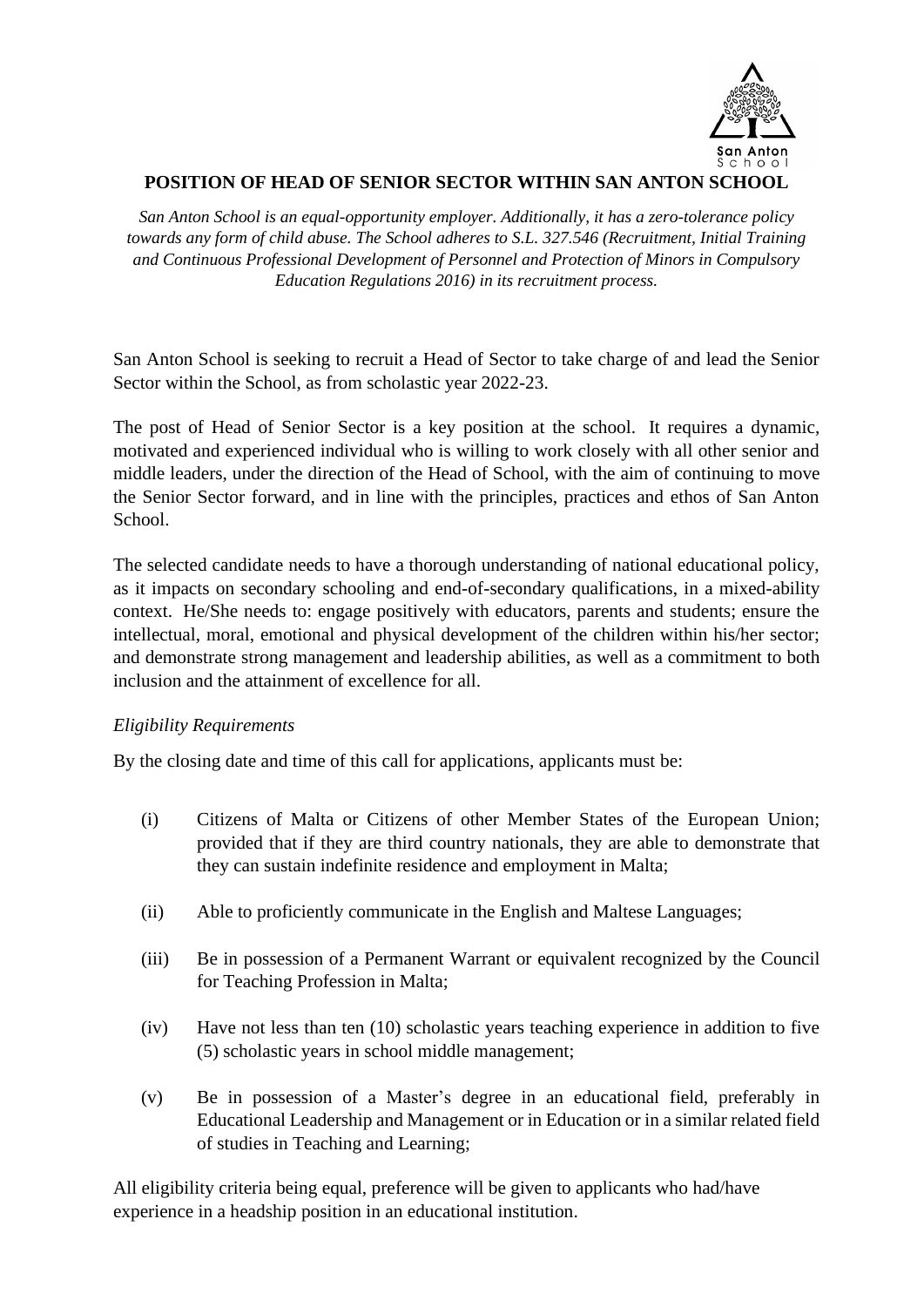

# *Key Responsibilities of the Head of Senior Sector*

The four pillars of this role focus on the elements of **Leadership and Management**, **Teaching and Learning**, **School's ethos** and **Continuous Professional Development** which translate into:

- 1. Providing inspirational, professional leadership within the sector such that students in the Senior Sector develop holistically and optimally, each according to their maximum potential and mastering the Learning Outcomes prescribed in the National Curriculum Framework for that Sector.
- 2. Providing professional leadership within the sector for the continued development and optimal management of teaching and learning of the School's Senior Sector in line with the National Curriculum Framework and any developments thereon.
- 3. Fostering a successful learning culture in the Senior Sector in which all students become effective, enthusiastic, independent and successful learners, committed to lifelong learning and social engagement.
- 4. Ensuring that the School's Mission and Vision statement as well as the core values are reflected through and adhered to by the students and staff members in all activities undertaken within the Senior Sector.
- 5. Identifying and organizing Continuous Professional Development for the Senior Sector and ensure that high quality professional learning opportunities are provided leading to motivated staff and excellent educational provision for all students.
- 6. Assisting and acting on behalf of the Head of School in the day-to-day running of the sector, including thorough efficient and effective management and oversight of the human and financial resources deployed within or committed to the Sector, in collaboration with the relevant school officers.

## *Assessment Criteria and Selection Process*

The assessment criteria that shall be adopted during the selection process include the following:

- Management and Leadership competencies;
- Educational Vision;
- Professional maturity and fitness for purpose;
- Experience;
- Qualifications.

No marks will be awarded for experience and qualifications which are a pre-requisite for this vacancy.